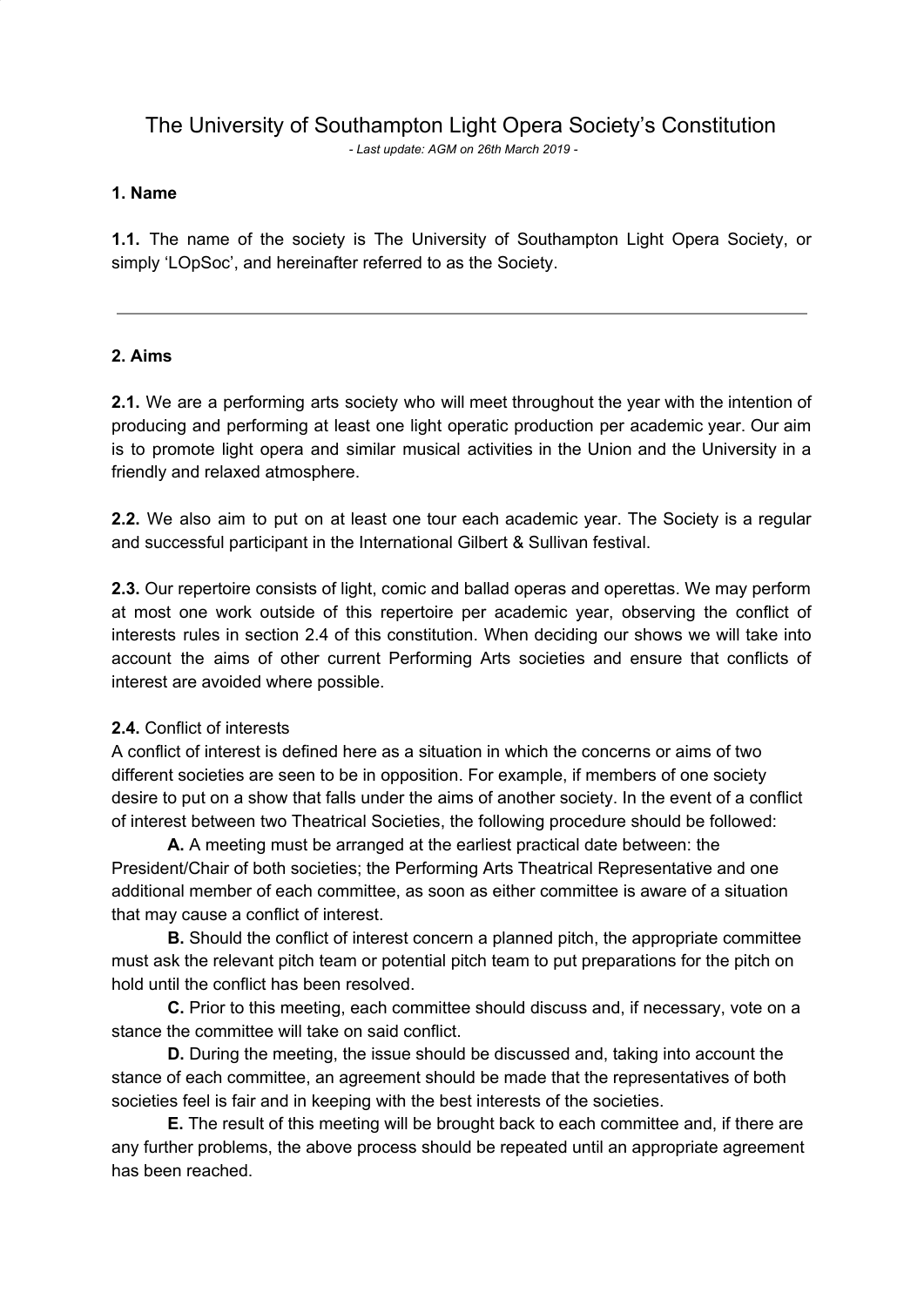**F.** Each conflict of interest will be dealt with at the current committees' discretion, in the best interests of their society.

**G.** If there is any doubt to whether a conflict of interests is present, this procedure should be followed.

**H.** If the appropriate agreement is that the pitch to one committee should be stopped, then both committees must encourage and support the pitch team in pitching the show to the appropriate society.

## **3. Membership and Society Awards**

**3.1.** Any Full, Temporary, Associate or Life member of the Student's Union (as defined in [https://www.unionsouthampton.org/about/membership.html\)](https://www.unionsouthampton.org/about/membership.html) are eligible to become members of LOpSoc upon paying a yearly membership fee to the Society. The value of the fee shall be decided by the committee at the start of each academic year.

**3.2.** Disclaimer: types of Union membership, according to the Student's Union rules.

**A.** All students of the University of Southampton are automatically Full Members of the Student's Union.

**B.** All alumni of the University may become Life Members of the Student's Union upon paying a one-off fee to the Union.

**C.** All Staff and Lifelong Learning students may become Associate Members of the Student's Union upon paying a yearly fee to the Union.

**D.** All other members of the public who have a significant input to the Society may become Temporary members of the Student's Union upon paying a yearly fee to the Union.

**E.** For further information on Union Membership, please contact: [membership@unionsouthampton.org](mailto:membership@unionsouthampton.org)

**3.3.** Alumni, Associate and Temporary members of the Student's Union shall be entitled to rights and privileges as stated in the Union's rules.

**3.4.** Full, Alumni, Associate and Temporary Members of the Student's Union who have paid the LOpSoc membership fee for the current academic year and are in any aspect actively involved in the society in the current academic year shall be referred to as Active Members of the society.

**3.5.** All members must give a contact phone number, email address and current Union number to the Secretary, and must pay the annual membership fee. Members without a contact email or phone number must ensure that they keep up to date on the Society notifications. The Society deems an email sent to all members and verbal notifications in rehearsals as sufficient notice of AGMs, EGMs, socials and other Society events.

**3.6.** LOpSoc Membership lasts until the end of the new academic year following registration.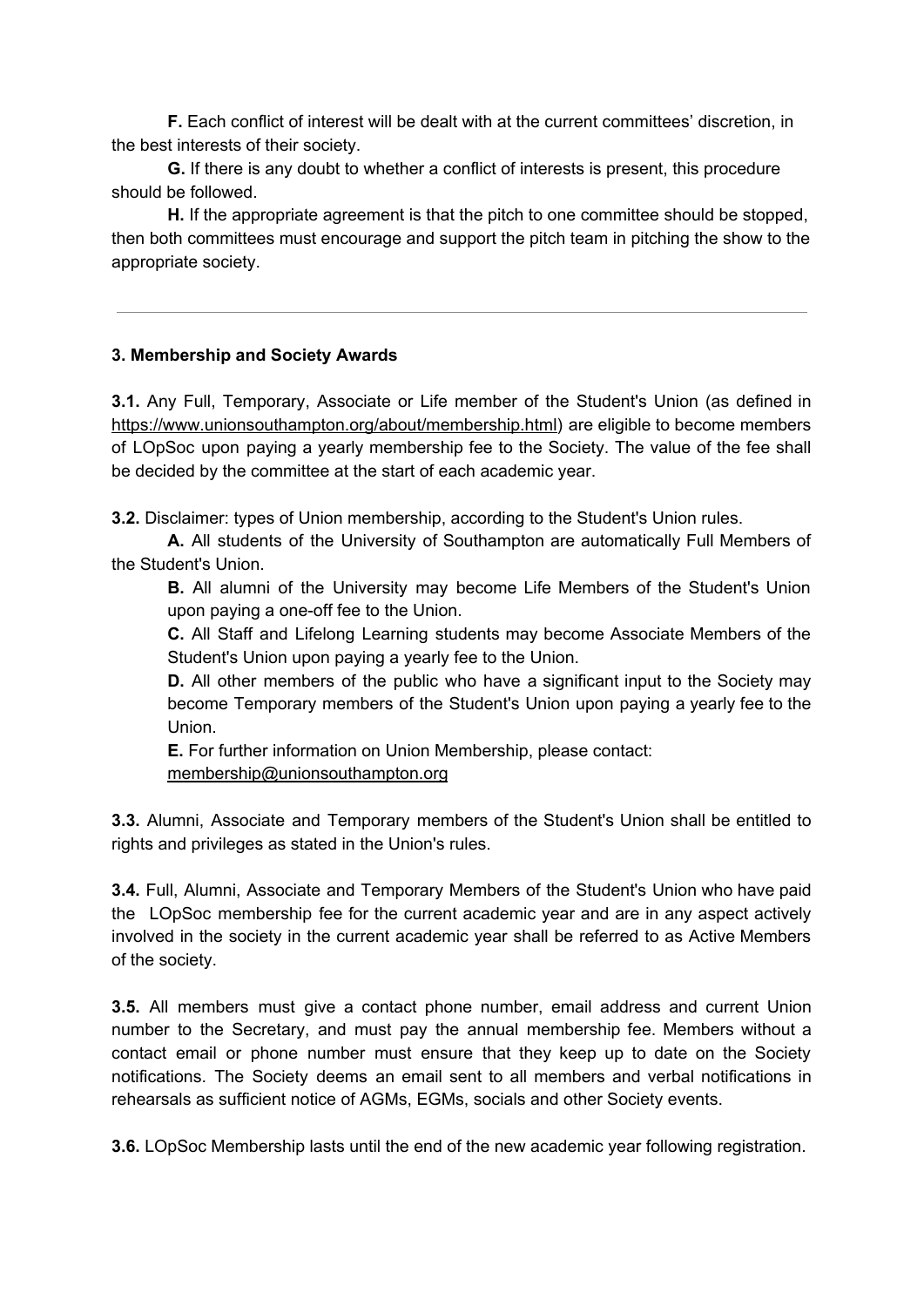**3.7.** The LOpSoc committee must always be provided with an up-to-date copy of all member names and corresponding student numbers.

**3.8.** The Committee shall have the power to expel any Member of the Society on the grounds of misconduct, or for conduct of a nature opposed to the objects of the Society and the Students' Union. Where any Member of the Society is expelled by a Committee, a report of the matter shall be made. Students who are expelled from the Society have the right of appeal to the Societies Department Committee.

**3.9.** Any member who is expelled from the society, or members who resign membership, are not entitled to a refund of membership fees.

## **3.10.** Society awards.

At the end of each academic year the society grants one of its members with the Professor Lilley Award (3.10.A). In addition, Life Membership (3.10.B) awards may or may not be given at the same time of the year.

## **3.10.A.** Professor Lilley award.

This award, in memory of the society's founder, is to be granted at the end of the academic year to a person who has contributed to the society more than what would be expected of them during that specific year.

Any member of the society may nominate candidates for the Professor Lilley award. The committee, minus those who have been nominated, shall decide among the nominations received who should be granted the award that year by a majority vote.

 It is encouraged that a nomination period be advertised to active members near the end of the academic year, at the discretion of the Chair.

It is encouraged that members write a detailed reason for the nomination, in order to inform the awarding committee and aid them on making the appropriate choice for the award.

**g** Only one person may receive the Professor Lilley award each academic year.

If the remaining committee members sums to less than the amount required for quorum, other members of the society may be asked to help.

## **3.10.B.** LOpSoc Life Membership.

This award shall be given to people who have, throughout their time as active members of the society, contributed and performed services for the society above what would be expected of them. It is the highest award given by the society, granted by nomination and ensuing Committee vote.

Any member of the society may nominate candidates for LOpSoc Life Membership. Nominations can happen at any point in the academic year, and should be communicated to the Society's Chair. At the end of the academic year, the current committee shall decide whether the award should or should not be granted that year. If it is decided that an award should be granted, the committee shall proceed to decide, among the nominations received, who is to be awarded with LOpSoc Life Membership. Members of the committee may be excluded from the discussion in the case of a conflict of interests.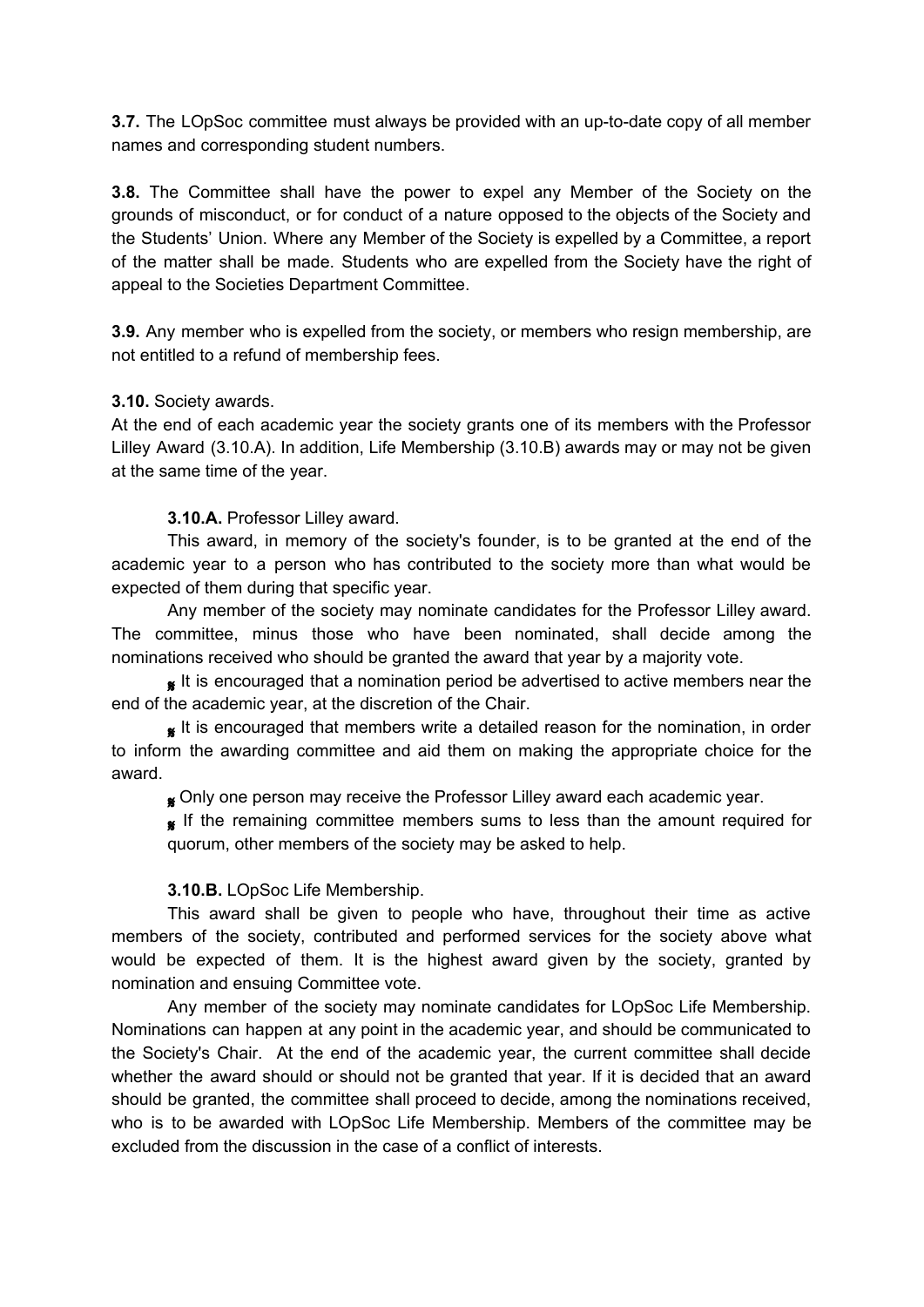In order to be eligible for LOpSoc Life Membership, the candidate must have been an active member of the society for a minimum of 3 years.

**&** LOpSoc Life Members are exempt from paying membership fees and are permanent members of the society.

**& LOpSoc Life Members should be entered into the Chair's book.** 

**K** LOpSoc Life Membership can be revoked at any time at the discretion of the sitting committee, at the result of 2/3 majority vote.

## **4. Officers**

**4.1.** The Officers of the Society and their Duties.

**4.1.A**. Active Roles – to be taken on by separate Officers after successfully running at an AGM.

## **4.1.A.1.** The Chair:

They shall be in overall charge of LOpSoc, and shall take overall responsibility for its actions. They shall attend theatrical societies meetings as the LOpSoc representative. If they are not able to attend any meetings, they may deputise this responsibility to another member.

## **4.1.A.2.** The Treasurer:

They shall be in charge of keeping members informed of the financial position of LOpSoc and be responsible for all financial aspects of the society, particularly accounting for money within show budgets and managing the LOpSoc Ticketsource account.

# **4.1.A.3.** The Secretary:

They shall be responsible for correspondence internally and externally, including the LOpSoc newsletter. They shall produce minutes of all committee meetings and upload them to a designate folder in the LOpSoc Google Drive. They will also assume responsibility of vice-leadership of the society including assumption of the Chair's duties in the event that they are unable to perform their role.

## **4.1.A.4.** The Social Secretary:

They shall be responsible for organising social events at the discretion of the committee, and shall actively propose and enact plans for social events.

# **4.1.A.5.** Publicity Officer(s):

They shall be responsible for updating the content in the LOpSoc social media accounts, organising the events in the Freshers Week ('Bunfight'), inviting reviewers and seeking sponsorship for productions. They will also oversee the general image and publicity of the society. For a disclaimer on the usage of the LOpSoc social media accounts please refer to item 4.7.

 $\bullet$  They may join the current production team as associate producer(s), at their discretion, and subject to the agreement of the production team. Should they decide to join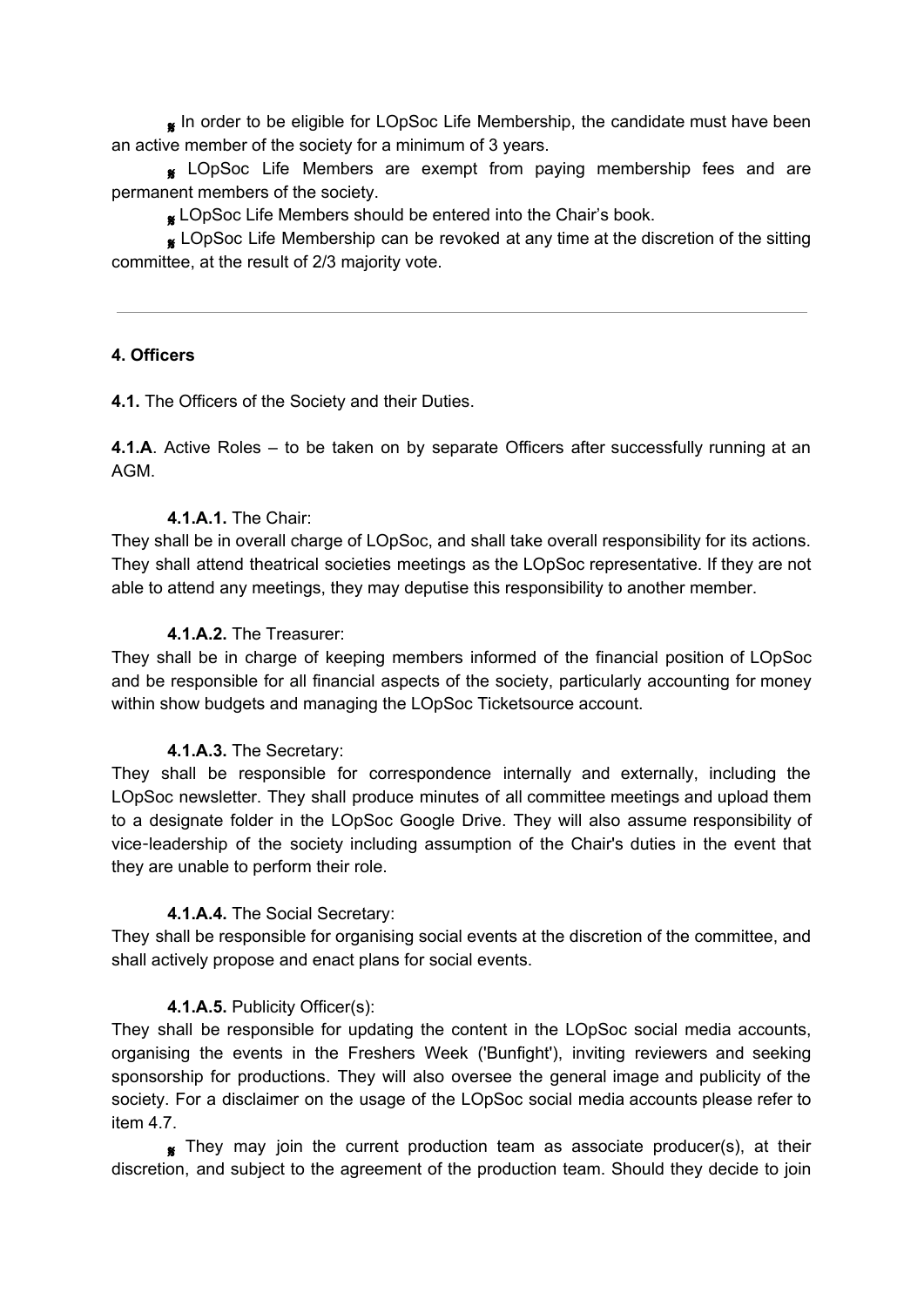the production team, they may take as many responsibilities in addition to their tasks as Publicity Officer(s) and get as involved with the production as they wish. This is to be discussed and arranged between themselves and the production team.

**K** The Publicity Officer position in the Committee may be occupied by two people, at the discretion of the current Chair. Each Publicity officer has an independent vote in the Committee. Coalitions between candidates prior to the election are not allowed.

# **4.1.A.6.** Tours Officer:

They will be responsible for the organisation of the transference of a show to the International Gilbert and Sullivan Festival including communication, accommodation and any other related business. They have the power to request the assistance of other members of the committee in affairs related to the Festival.

In the event that the society has not been invited or has not produced an appropriate show for performance at the festival, the Tours Officer shall assume the responsibilities of a second Ordinary Member.

 The Tours Officer election may happen in an EGM prior to the AGM and election of the new Committee, if the current Committee judges appropriate.

## **4.1.A.7.** Webmaster:

They shall have admin access to all of LOpSoc web-related accounts. They shall be responsible for maintaining and updating the contents in the LOpSoc website, updating the email forwarding and mailing lists, and maintaining the LOpSoc Google Drive and social media accounts.

Social Media disclaimer:

 The Webmaster shall grant / revoke access to social media accounts to incoming / outgoing show producers and incoming / outgoing Publicity Officer(s) and Chair.

**K** The only society officers that may update and upload content to the LOpSoc social media accounts are the Chair and the Publicity Officer(s).

 The only production team members that may update and upload content to the LOpSoc social media accounts are the current show producers.

# **4.1.A.8.** Loremaster:

They shall be responsible for the creation of records regarding shows and events organised by the society for posterity and future reference. This will include organising the production of show DVDs, keeping the LOpSoc Wiki up-to-date and maintaining the archives.

# **4.1.A.9.** Ordinary Member:

They will act innovatively to aid the endeavours of committee wherever possible. They will act as an extra pair of hands to help any other Officer as requested, help to organise regular LOpSoc events external to shows (such as informal recitals) and may represent the voice of the Society as a whole to the Committee. As the role is fluid, they are well placed to assume at least one of the Passive Roles (4.1.B), but this is not mandatory.

**4.1.B.** Passive Roles – extra duties to be assumed by the already existing Officers. To be allocated at the discretion of the Chair, in conjunction with the Officers concerned.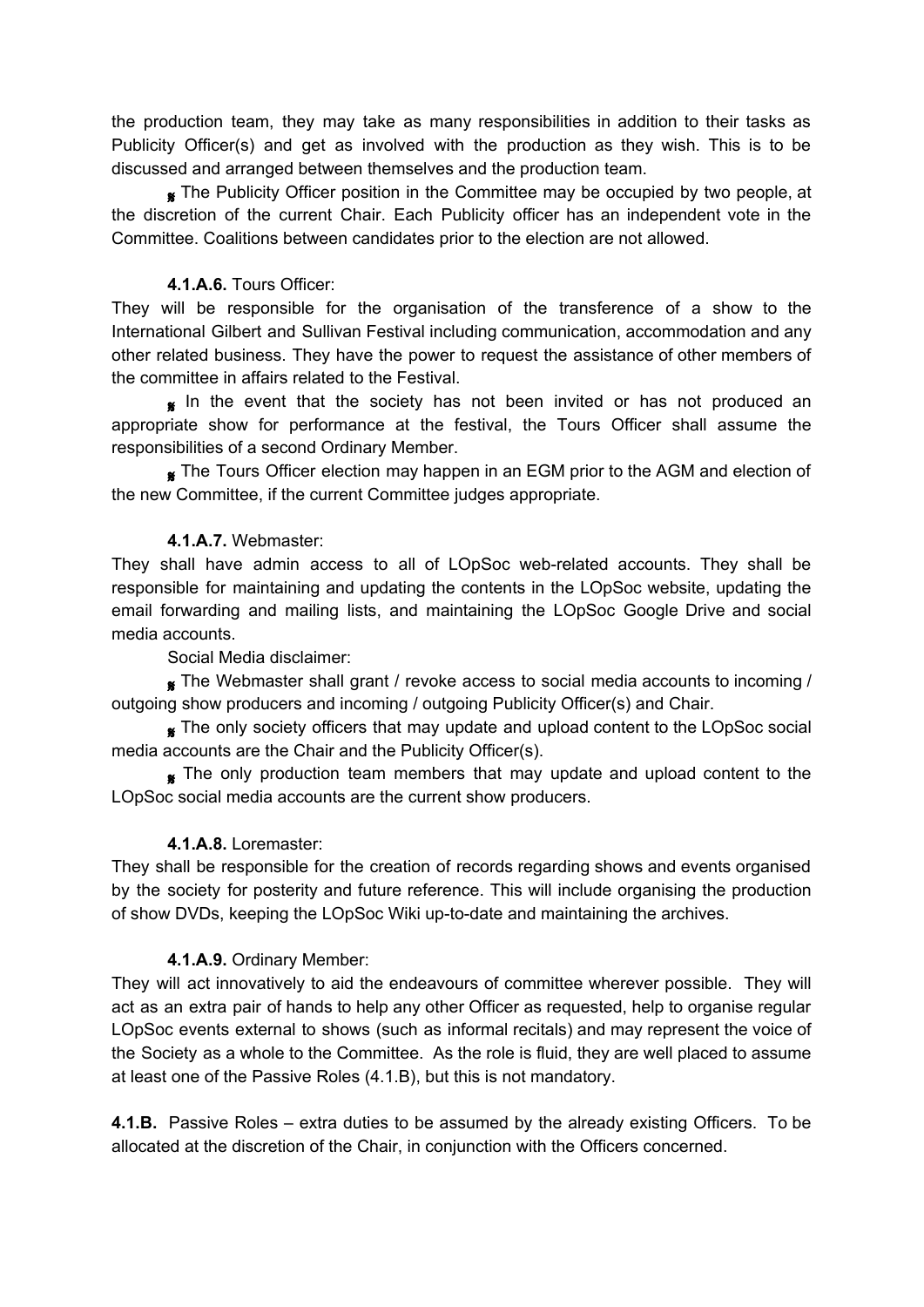# **4.1.B.1.** Show Liaison.

They will act as a channel of communication between the cast and the production team, to provide the production team with impartial, constructive feedback on how to improve the show or the rehearsal-process from the cast's perspective. To avoid a conflict of interests, this role should be assumed by an Officer who is neither on the production team nor a member of the principal cast, wherever possible. If this is impossible, the role can be assumed by a former committee-member if deemed more appropriate. This former committee-member can expect to attend occasional committee meetings, provided three days' notice is given.

## **4.1.B.2.** Welfare Officers.

The welfare officers, of which there shall be two - and of different genders, if possible - are expected to look after the welfare of society members, making themselves visible and available for members to raise society-related issues with them, in the interests of encouraging open communication between members and committee, as well generally foster an inclusive, friendly atmosphere in the society.

## **4.1.B.3.** Concert Director

Upon committee's confirmation to hold a concert, separate from the current show, a Concert Director must be appointed. They shall be responsible for liaising with the show  $MD(s)$ , committee members and any other societies involved, as well as overseeing the organisation of the concert, including any acts involving the full society that are not in the current show and for the process by which acts are chosen. However, the final set must be decided by committee vote.

**4.2.** In addition to the responsibilities listed above, all members are expected to do such tasks as directed by the Committee.

**4.3.** There must be a meeting held between incoming and outgoing Officers, where all duties and responsibilities are outlined to the new officers. At this meeting the new officers will be made familiar with the constitution.

**4.4.** The Chair, Secretary, Treasurer, Publicity Officer(s), Social Secretary and Ordinary Member must be Full Members of the Union, i.e., current students in the University. The other Officer positions (Tours Officer, Loremaster and Webmaster) may be filled by Alumni Members of the Society only if uncontested by a Student Member.

**4.5.** The Society's honorary President is Professor Geoffrey Lilley, founder of the society.

## **5. Committee**

**5.1.** The Society's Committee shall be formed by the Officers described in Section 4.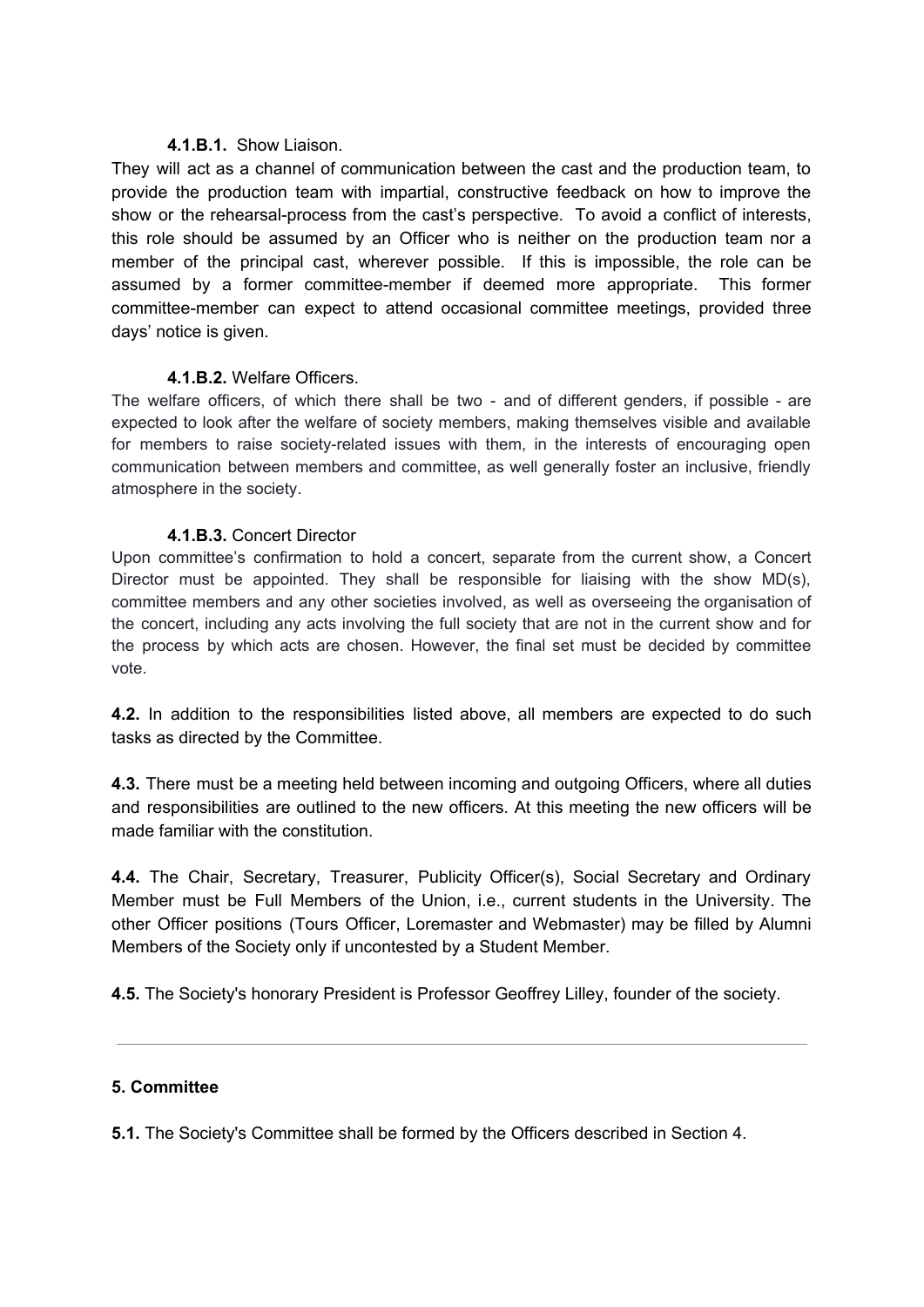**5.2.** A regular committee meeting must be held at least once every two weeks during term time.

**5.3.** Minutes of all meetings shall be available online in the Society's website.

**5.4.** The Chair shall preside all meetings. In their absence, the Secretary will assume responsibility. The Chair or Secretary must be present at all meetings.

**5.5.** All Committee members are subject to expulsion if they fail to adhere to their duties in an appropriate manner. This decision must be voted on and passed by the remainder of committee. This will be subject to a 2/3 majority vote. If majority is passed, the Officer in question is entitled to contest the expulsion by way of an EGM. In the EGM, the Members of the Society will be presented with reasoning from both the Committee and the Officer in question before voting can commence.

**5.6.** The quorum for any committee meeting shall be 50% plus 1 additional officer, including either the Chair or the Secretary. (i.e. for a committee of 12, the quorum will be 7).

**5.7.** Any member of the Society may attend committee meetings, but shall not be entitled to vote upon matters discussed at that meeting. In very extreme circumstances, the Chair may call for a supplementary Committee meeting outside of the ordinary regular meeting that is closed to non-committee members, if discretion is deemed prudent.

**5.8.** Any member of the Committee who fails to attend 3 consecutive Committee meetings without submitting apologies beforehand or consistently fails to attend committee meetings without appropriate reason, may be asked to resign their post at the discretion of the Committee. This will not affect their membership status in the Society.

**5.9.** The production team of the current / future show may be required to attend Committee meetings on request, provided 3 days' notice is given.

## **6. General Meetings**

## **6.1.A. AGMs.**

**6.1.A.1.** A LOpSoc AGM (Annual General Meeting) shall be held in accordance to the rules laid down by the University's Student Union, at which the new committee will be elected.

**6.1.A.2.** Any Active Member of the society may nominate themselves for Officer positions, observing the restrictions of item 4.12 (see definition of Active Member in item 3.3).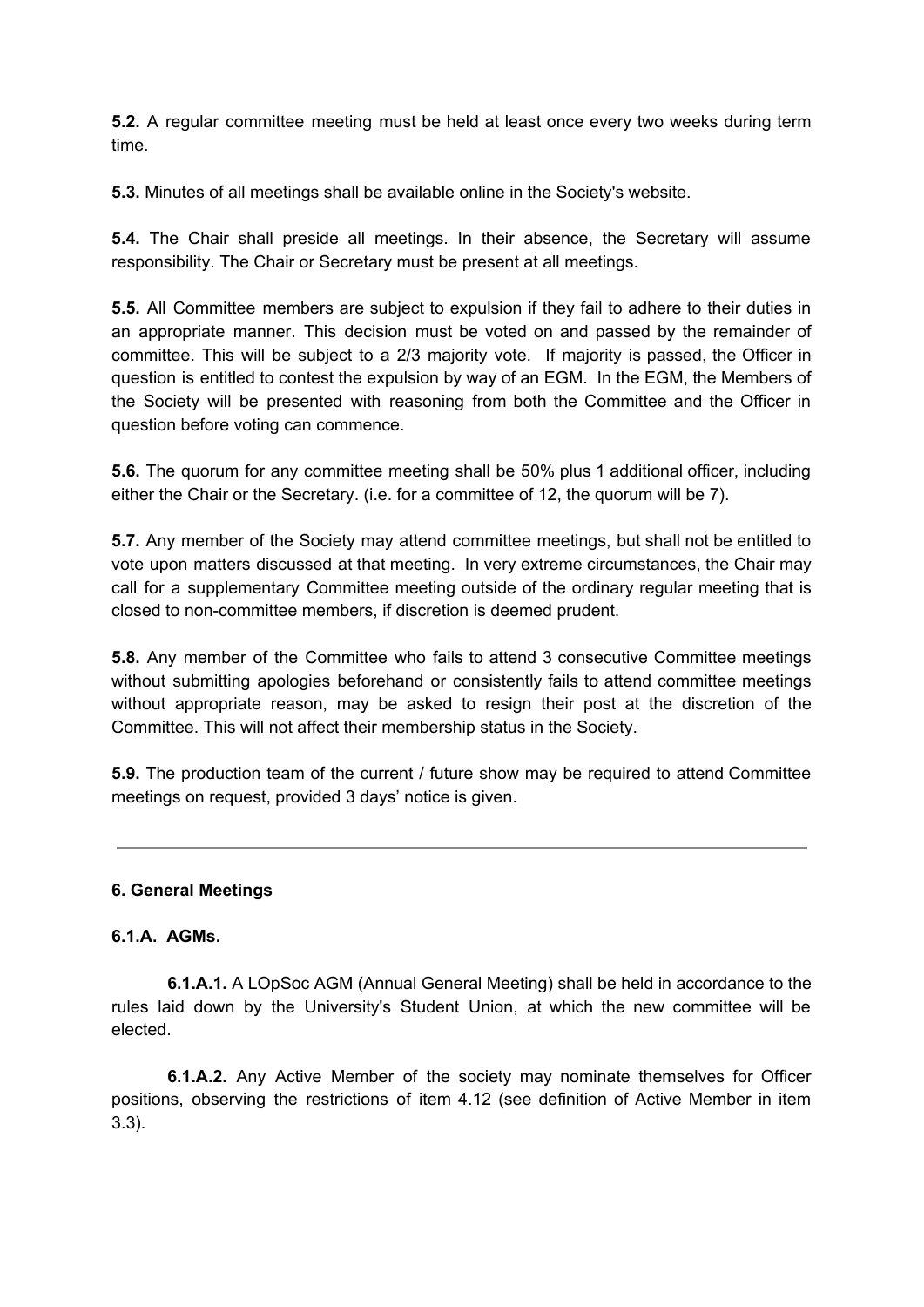**6.1.A.3.** Self nominations may be received at any point between the announcement and commencement of the elections portion of the AGM. Nominations are to be tendered to the Secretary.

It is encouraged, but not mandatory, that candidates make known to the Active Members of the Society to which Officer positions they are nominating themselves prior to the AGM.

**K** There is no limit on the number of positions to which one can nominate themselves. However one individual may not be elected for more than one Officer position.

 Immediately prior to the voting, each candidate has two minutes to expose to the other Active Members why they are suitable for their chosen Officer position.

Any kind of coalitions prior to or during the AGM are not allowed.

**6.1.A.4.** With exception of the Publicity Officer(s), each position in the Committee is to be filled by a single person.

**If the current/outgoing Chair or the majority of Committee members have a** legitimate concern regarding the workload of a specific position, they may bring it to discussion and decide to open nominations for a second person to share the tasks of that position.

**K** The Chair, Secretary and Treasurer positions may not be shared.

**&** Candidates to shared Officer positions shall run individually. Coalitions prior to the election are not allowed.

The election of shared officers shall happen in an EGM, or together with the new Committee election at the AGM.

**K** The election of shared officers (including Publicity) shall happen in two stages, independently. That is, the society will cast a vote to select the first Officer, and once that is set a second vote will be cast to select the second Officer.

In the case of two officers sharing the same position, each has an independent vote in the committee.

**6.1.A.5.** The Chair will be responsible for informing all members of the AGM at least seven days in advance. Active Members are responsible for keeping up to date with the Society's announcements, and if an Active Member fails to do this, it will not invalidate the proceedings of the meeting.

**6.1.A.6.** Any items for the AGM agenda must be made public to the society at least seven days in advance. No business other than that specified in the AGM agenda shall be discussed.

**6.1.A.7.** An annual report and accounts shall be made available to all members prior to the AGM.

## **6.1.B. EGMs.**

**6.1.B.1.** An EGM (Extraordinary General Meeting) can be called by the Chair or Secretary of the Society, or by written application to the Chair of at least 25% of the Active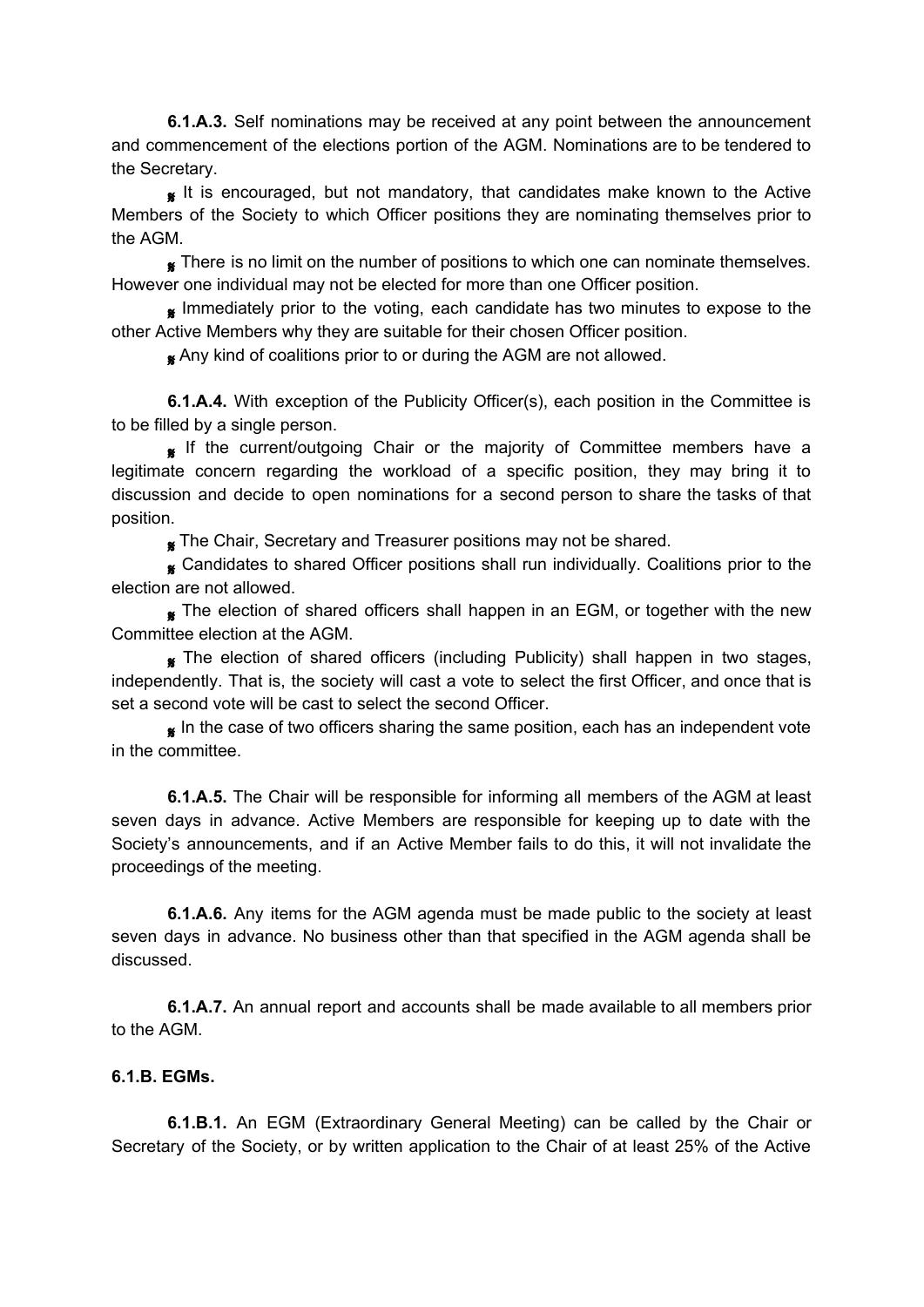Members of the Society, together with a written statement of the objects for which the meeting is being called.

**6.1.B.2.** In the event of an EGM, the full Committee shall be informed of the meeting and the reason for it being called before it is held. An EGM agenda must be made public to the Society.

**6.1.B.3.** At the EGM, no business other than that specified in the written statement shall be discussed.

**6.1.B.4.** At least 24 hours' notice of an EGM must be given, with exception of Show Pitches EGMs (see Item 7.4). The meeting must be held within 7 days of the request being given to the Chair.

**6.2.** All General Meetings must have an attendance of at least 50% of the Active Members of the Society.

**6.3.** Only Active Members of the Society may vote at General Meetings.

**6.4.** The Student's Union Clubs and Societies Officer must be notified about all General Meetings.

## **7. Show Pitches**

**7.1.** Any Member of the Society may submit a pitch for a show.

**7.2.** A pitch team must be composed of at least one Director, one Musical Director and one Producer.

**7.3.** A pitch will consist of a written document and a spoken presentation.

**7.4.** An EGM must be held for the Society's Active Members to vote on the show pitches. The Chair will advertise the date for the spoken pitches at least four weeks in advance. The deadline for written pitches shall be 10 days prior to the EGM.

**7.5.** After the deadline for written pitches is closed, all submitted pitches must be made available for all Active Members of the Society.

**7.6.** Written pitches must be submitted to the current Committee by the deadline stipulated by Committee. Written pitches shall contain at least information about:

- **s** the show concept
- $*$  the music (chorus and band)
- **g** principal cast auditions
- **s**budget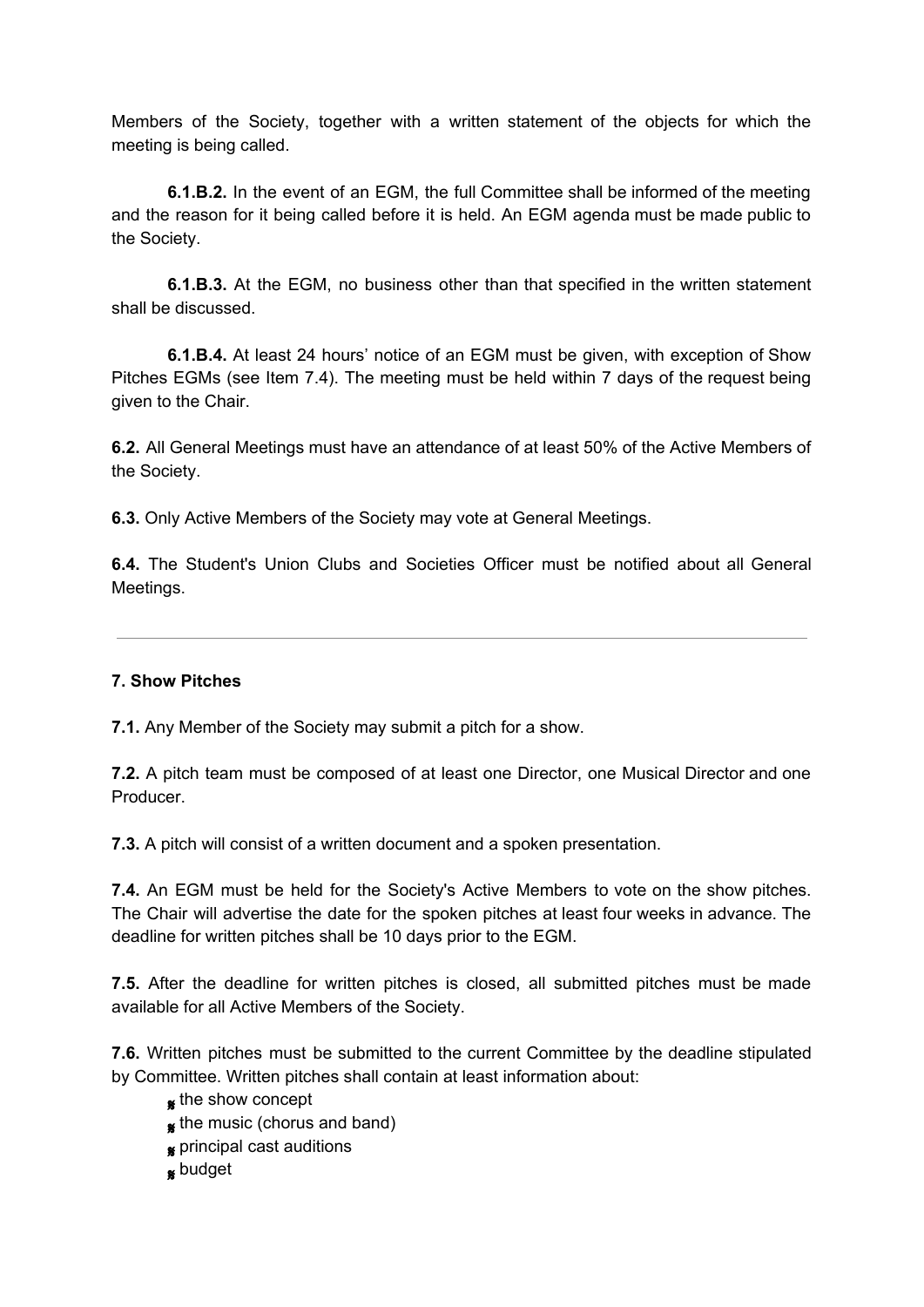There is no requirement on the amount of information included. It is in the interest of the pitch team to provide detailed and accurate information about the show in their pitch.

**7.7.** Any Member of the Society wishing to pitch a show which may cause a conflict of interest with another society (as described in item 2.4) should consult with their committee at least ten days before the written pitches deadline. The committee should then follow the procedure outlined in item 2.4.

**7.8.** Any Member of the Society that pitches a show which may cause a conflict of interest with another society without first consulting with their Committee with sufficient notice, should be aware that their pitch will be declined solely on this basis.

**7.9.** Committee will bring any issues they have regarding written pitches to the following regular meeting after the written pitches deadline (that is, in the week prior to the EGM). Should the pitch teams not address the issues before or by the time of the EGM, the Committee retains the right to bring their concerns to the attention of the society before the voting in the EGM.

**7.10.** The voting and decision regarding pitches shall be carried out by all Active Members present in the EGM in which spoken pitches are to be be presented.

**7.11.** If the Chair is involved in a pitch team, the EGM will be presided by the Secretary. If they are also involved in a pitch team, the other Committee Members shall appoint an Officer not associated with any pitch team to preside the EGM.

**7.12.** Each pitch team has fifteen minutes to present their spoken pitch to the society, followed by questions from the members.

**7.13.** After all spoken pitches are over, the pitch teams will leave the room while the Society votes. Members of a pitch team are not eligible to vote.

**7.14.** Each member who is eligible may vote only once. The vote can be:

- **s** to their preferred pitch,
- **s** to Abstain, or
- **\*** to Reopen Nominations

**7.15.** In the event of no pitches or a majority of Reopen Nomination votes.

**7.15.A**. In case the Society votes to Reopen Nominations, a new deadline for written and spoken pitches must be announced by the Officer presiding the EGM as soon as possible. The Officers present at the time of the voting shall give feedback to the pitch teams about the reasons for Reopening Nominations, within one day. The pitch teams are then entitled to pitch again at the next EGM. The next EGM for the spoken pitch presentations and voting shall happen in the following week. If, in this second EGM, the society votes again to Reopen Nominations, the Committee will be responsible for organising/directing/producing a show for that slot – hereafter a procedure named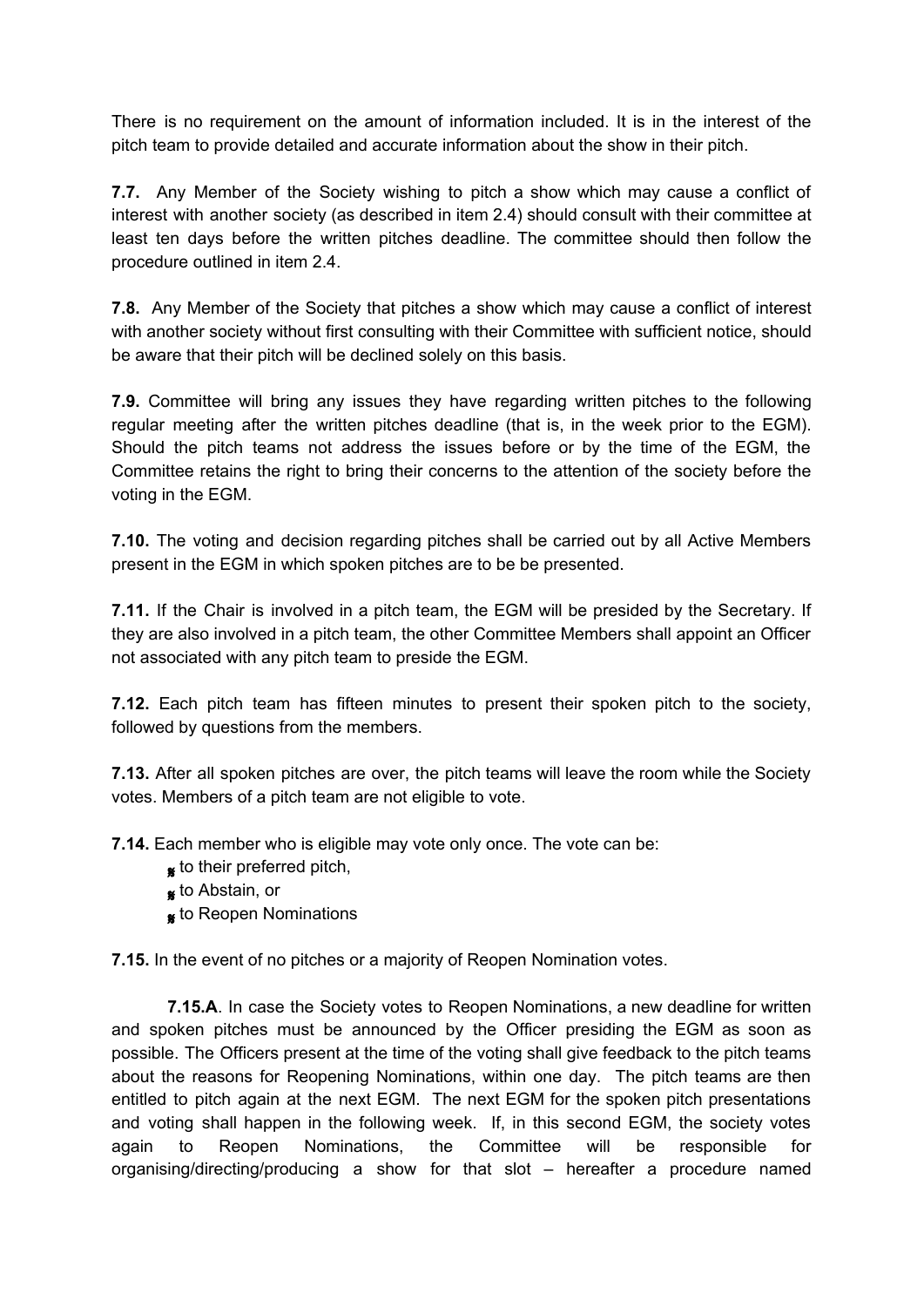Committee Control (7.15.C).

**7.15.B.** In the event that the society receives no pitches for a show slot, the Committee shall postpone the written pitches deadline and spoken pitches EGM until the following week. Should the Society not receive any pitches by the extended deadline, then the Committee Control (7.15.C) protocol will be instigated.

**7.15.C.** Committee Control.

The procedure if every pitch receives Reopen Nominations at two successive EGMs (7.15.A), or no pitches are received by an extended written pitch deadline (7.15.B). The committee becomes responsible for organising / directing / producing a show for the empty slot. The committee asks the members of the society at large what they would like from their show, in light of potential rejected pitches, and endeavour to fulfil these requirements. Committee must take charge of allocating the production team roles. Where possible, the production team roles should be assumed by committee-members, but can alternatively be filled by interested society-members at the discretion of the committee.

**7.16.** After a pitch is chosen, the new Production Team will do their best to uphold the high standards of the Society. They may audition for a principal cast as specified in their pitch. However, any Member of the Society should be allowed to join the chorus of the production without auditioning.

**7.17.** After a pitch is chosen, all members of the new Production Team must become Members of the Society.

**7.18.** After a pitch is chosen, alterations may be made to members of the Production Team at the discretion of said team. Any alterations in the members of the Production Team must be immediately communicated to the LOpSoc committee. If any committee members have objections to the alterations, they shall bring them up during the committee meeting. In this case, a vote may be held by committee to approve or reject the alterations.

# **8. Voting**

**8.1.** Voting is by a show of hands except when dealing with contested elections. In this case, voting is by ballot or other method at the discretion of the Chair. Votes shall be counted by the Chair and Ordinary Member, and in the event of a conflict of interests, the Committee will appoint another member(s) to count the votes.

**8.2.** Voting by proxy for absent members may be allowed, at the discretion of the committee.

**8.3.** At General Meetings, each Member of the Society, including Committee Members, will have one vote each. In the event of a tie, the Chair has the casting vote.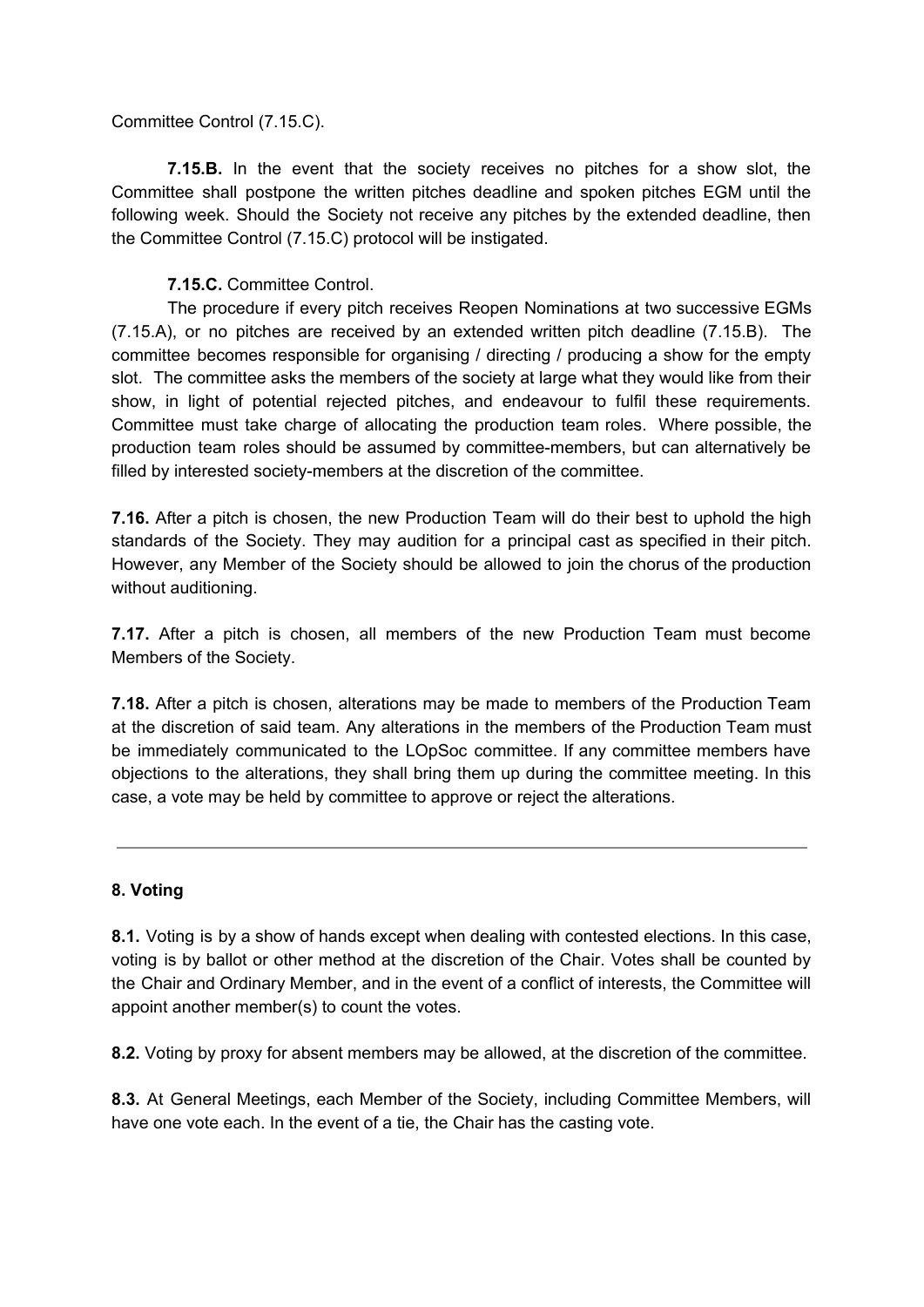**8.4.** In the event that conflicted interests nullify the vote of the Chair, an Officer will be appointed by the remaining Members of the Committee to cast the deciding vote.

**8.5.** If, in an election with three or more candidates, the lead candidate fails to obtain the majority of the votes, there shall be a second round of votes.

 The two candidates with most votes shall be subject to a second round of voting. All other candidates shall be eliminated at this stage.

A second round of votes will then be cast between the two remaining candidates following the first round.

In the event of a tie for the second place in the first round of voting, items 8.3 and 8.4 shall be observed to resolve the tie.

 Disclaimer: election of Shared Officers. As per item 6.1.A.4, the election of Shared Officers shall happen independently, and this procedure should be applied any time a candidate fails to obtain the majority of votes.

**8.6.** All votes outside of General Meetings will be committee votes, unless advertised to the Society with at least 3 working days' notice.

**8.7.** The detailed results of all votings (i.e., the total of votes cast to each option in question) taken during regular meetings, EGMs and AGMs must be written down in the minutes of said meeting, and shall be available to all Members of Society.

## **9. Financial Matters**

**9.1.** The Treasurer of the Society shall be responsible for maintaining the accounts of the Society, which shall be available to the Committee.

**9.2.** An annual statement of the Society accounts must be presented to the AGM by the Treasurer.

**9.3.** The Officers of the Society are jointly liable for the proper management of the Society's finances in line with SUSU policy.

**9.4.** After a new Treasurer is elected, the outgoing and new Treasurers must change the signatories for the LOpSoc banking account within a calendar month.

## **10. Affiliations**

**10.1.** The Society may affiliate to an external organisation which is in line with the aims of the Society and which provides a direct benefit to its members. All external affiliations must be reported to the Societies Department Committee and to the Union AGM.